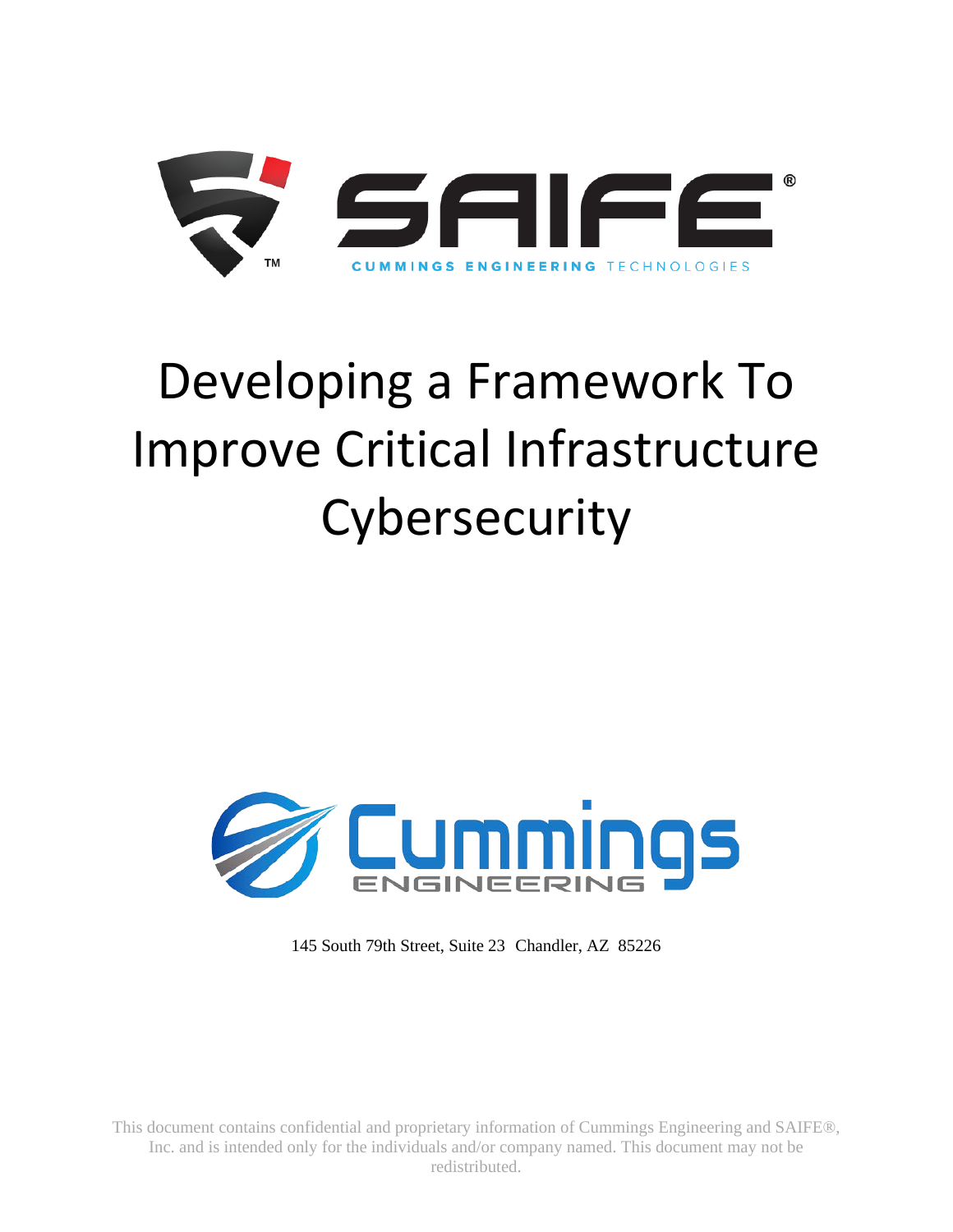



# **1. Executive Summary**

Cummings Engineering is pleased to provide these comments in response to the Request for Information by the National Institute for Standards and Technology titled Developing a Framework To Improve Critical Infrastructure Cybersecurity. Cummings Engineering, a privately owned corporation in Chandler, AZ, has provided cybersecurity solutions to the federal government since 2007. Cummings, in coordination with our partner, CACI, has offered Specific Industry Practices.

This submission includes Cummings Engineering, Inc. SAIFE®-branded solutions distributed by Saife Technologies LLC as managed by CACI for our Department of Defense clients. The Practices described enable NIST to enact policies and guidelines that utilize platform-independent and transport-independent applications with ease of use, scalability, and trust in their security. The resulting value is the ability to robustly and securely connect and protect data across disparate network service providers, disparate devices, and disparate infrastructures with a high integrity security chain.

Resulting capabilities include last tactical mile applications, biometric intelligence, multi-level secure environments and various cross-domain applications, and finally applications for the discreet user where anonymity and obfuscation are concerns.

The primary benefits of the featured SAIFE® enterprise secure mobility architecture  $\&$  solutions described herein include the following:

#### • **Uses existing network infrastructures. Any network. Any Device - SECURE**

SAIFE® represents a device agnostic, network agnostic, peer-to-peer security platform for the transmission and or storage of digital information (text, email, voice or any digital data).

Cost savings are realized since there is no need to buy new devices or modify legacy systems. The use of any device also provides the flexibility to take advantage of BYOD equipment without compromising the personal security of the individual.

#### • **Integrates with any MDM for client flexibility.**

"First-of-its Kind" secure architectural framework (SAIFE®) that can be easily integrated with any MDM of the customer's choice

SAIFE(R) solutions compliment the MDM by providing the mandatory underpinning of security, agility and guaranteed protection from compromise while the MDM focuses on full device management features and benefits.

#### • **Uses current government approved certifications (NSA Suite B Security and FIPS 140-2 validated security) for any MDM.**

Integration by any MDM with SAIFE® provides full FIPS 140-2 compliance. This gives the client flexibility of MDM choice. On July  $26<sup>th</sup>$ , 2012 the National Institute of Science and Technology (NIST) issued Certificate No. 1759 for Cummings Engineering's Suite Mobility Suite B Crypto Module, v1.0 by Cummings Engineering Consultants, Inc.

Phyllis E Johnson, Vice President, [phyllis.johnson@saifetech.com,](mailto:phyllis.johnson@saifetech.com) Phone: 703 282-2039

Cummings Engineering, 145 S. 79th St., Suite 26, Chandler, Arizona 85226

Phone: 480-809-6020, Fax: (480) 809-6021)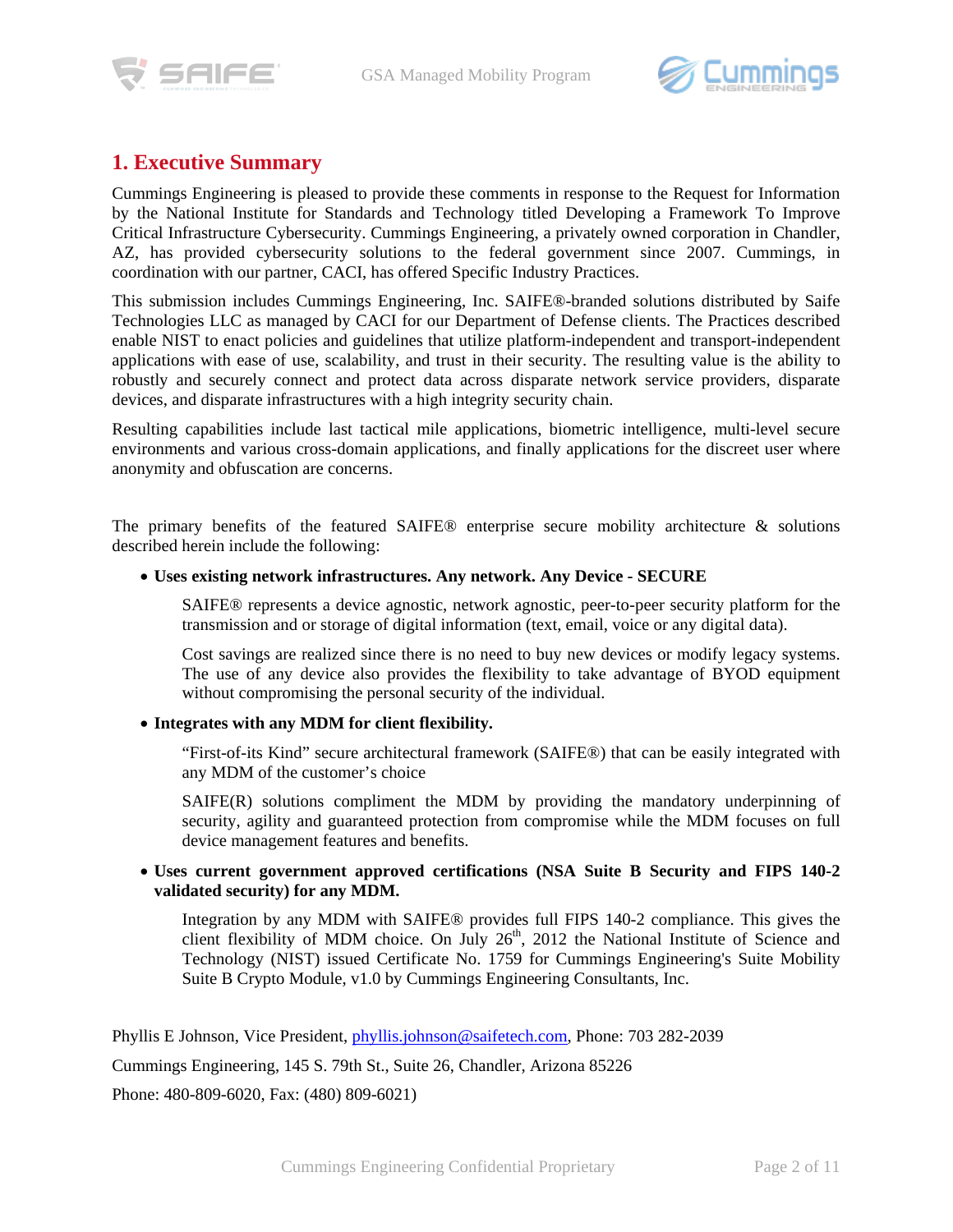



## Table of Contents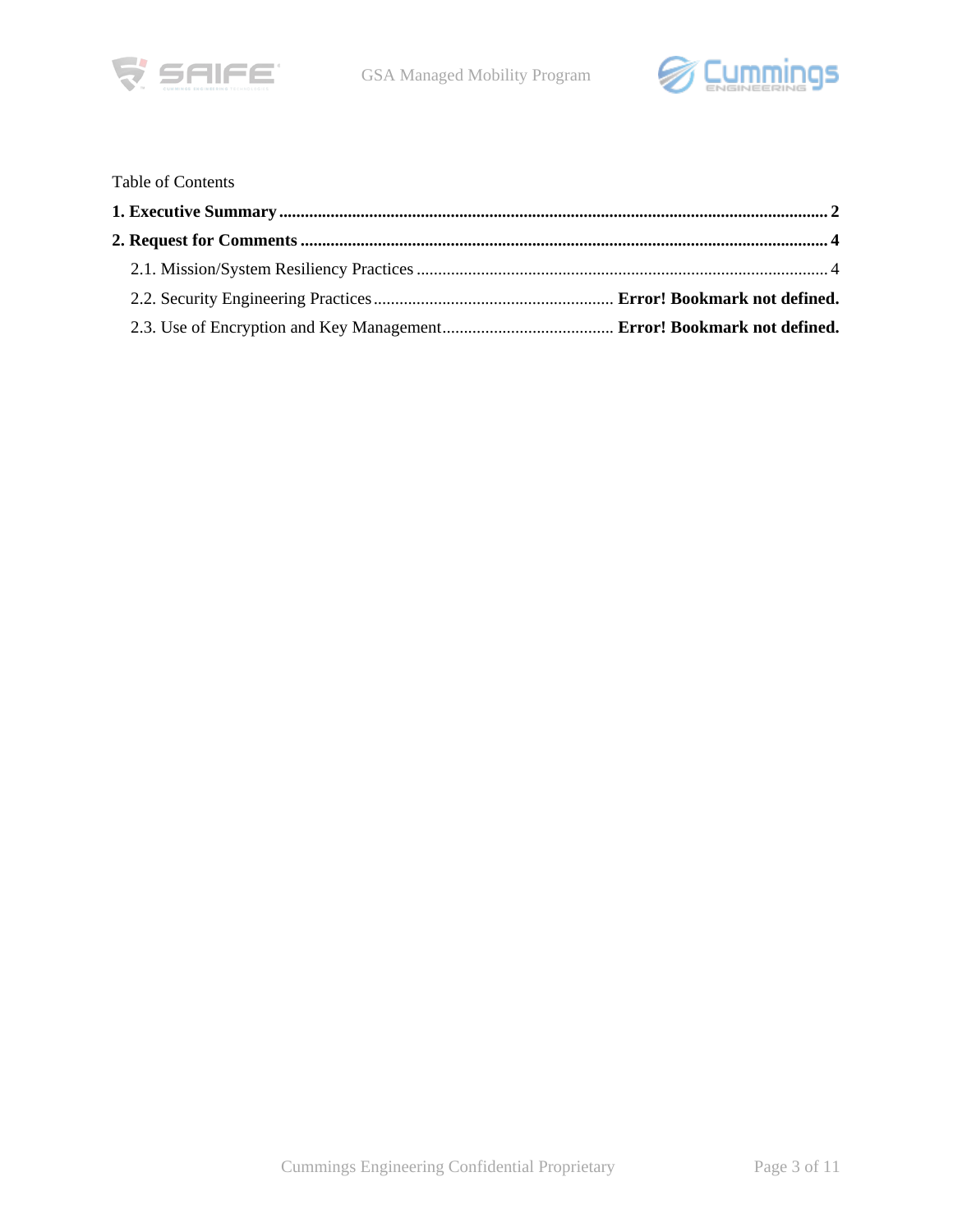



# **2. Industry Best Practices**

NIST is interested in information on the adoption of the following practices as they pertain to critical infrastructure components:

- Mission/system resiliency practices;
- Security engineering practices
- Use of encryption and key management;

#### **2.1. Mission/System Resiliency Practices**

Our DoD clients use SAIFE® solutions as a next-generation Security-as-a-Service Framework. Solutions are delivered as software-only or cloud modules to adapt into existing infrastructure and minimize costs associated with new IT and on-going management. This removes the requirement for more infrastructure and confined ecosystems. Therefore, it maximizes interoperability between presently disparate ecosystems.

**This capability means that the only limitation to the number of users is the limitation of the existing network and communications infrastructure currently in place with the client**. Numerous DoD clients have invested millions in their current ability to scale to large numbers of users. These agencies see greater returns and greater functionality with the use of SAIFE solutions.

#### **Platform Design for Increased Scalability**

All solutions described herein are built on a common platform, namely the Secure Agile Interoperable Framework for the Enterprise (SAIFE®). A few high-level key advantages of SAIFE® are as follows:

- Delivers the ability to incorporate COMSEC across both legacy and modern devices
- Creates the ability to unify communications between legacy communications and commercial technologies such as smartphones, tablets, etc.
	- o Provides application developers ability to quickly add holistic security while enabling interoperability among third-party application providers
	- o Simplifies the communications schema
		- Seamlessly sustain communications during transition points (i.e. urban to austere OR pre-op to operational engagement)
- Contains Cost
	- o Extends legacy product lifecycle
	- o Reduced cost of managing (e.g. Over the Air updates)
	- o Exchange cryptographic libraries without disruption to the security target
	- o Remove program overruns by incorporating COMSEC into legacy devices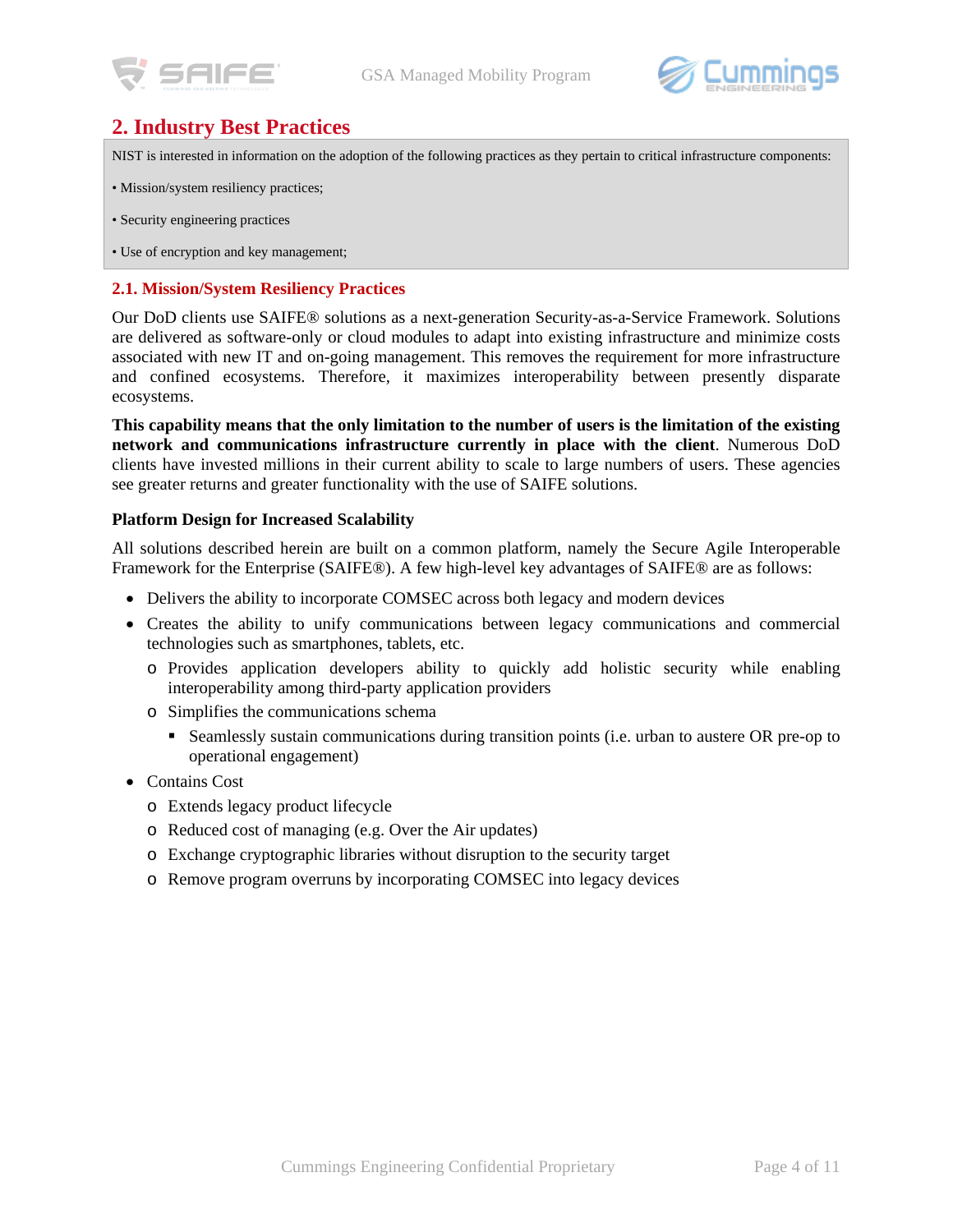



The system overview picture below shows the high-level world-wide secure communication solution enabling any device, any network to establish trusted sessions on-demand in a managed, authenticated fashion.



**Figure 1 – System Overview of Secure Mobility Solution, Powered by SAIFE**

#### **2.2 Security Engineering Practices**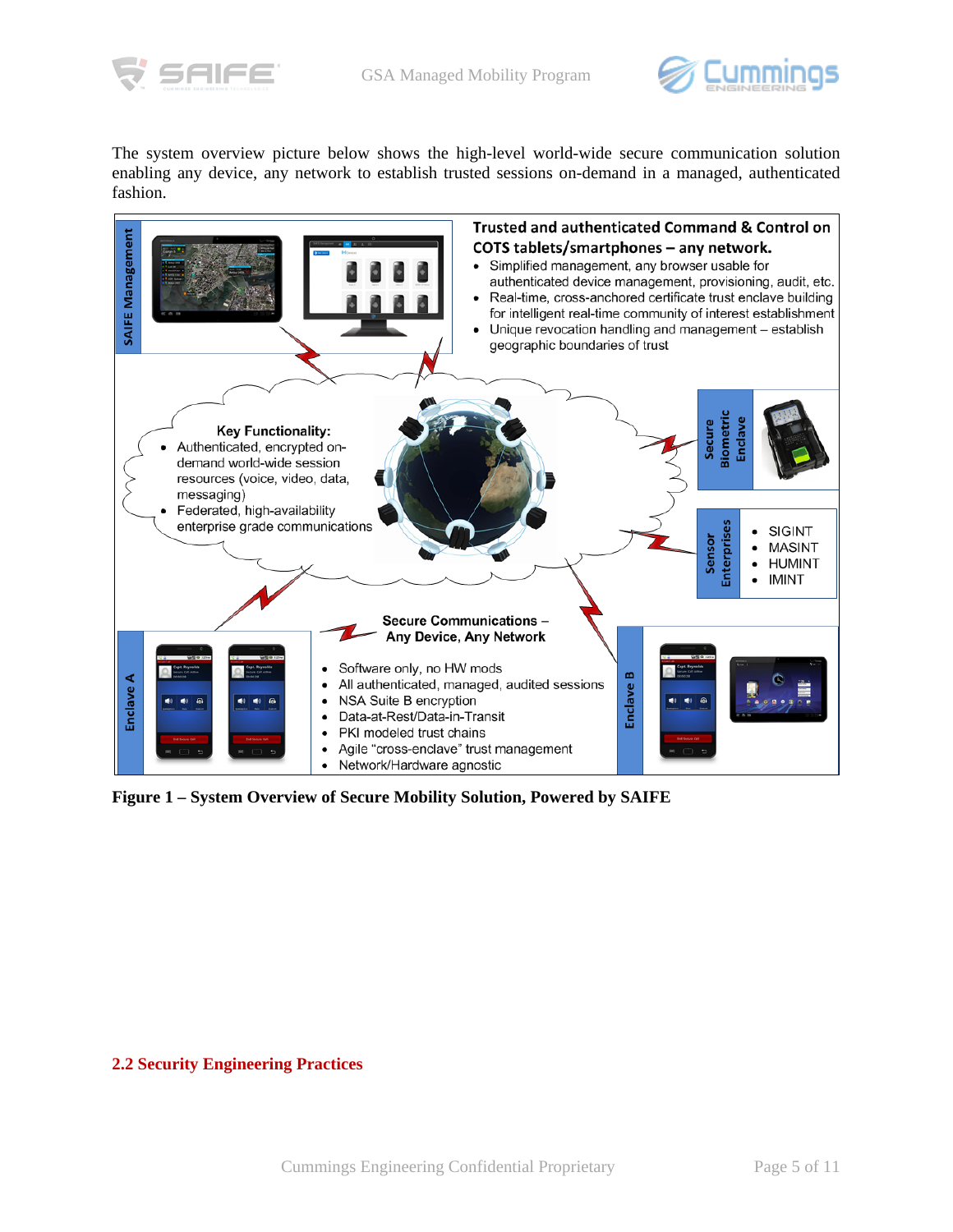



The solution is delivered as a cloud-based solution but can be provided as a hybrid "TIPRNET-On-The-Go" whereby the Management occurs through the cloud while the system can operate disconnected with security.

The distinguishing feature of SAIFE®'s unique approach to securing mobile endpoints is its implementation of an all-black (Data is never decrypted during transit; It is only decrypted at the endpoint) cloud-based architecture which provides high-availability and low-latency cryptographic services. The architecture realizes bi-directional store-and-forward services for remote configuration, audit logs, key signing, key revocation, software updates, and other management services. Additionally, the scalable infrastructure allows seamless mobility for SAIFE®-enabled devices allowing these devices to reach protected infrastructure components regardless of intervening network topologies. A SAIFE® enabled device can transition between geographic regions and disjoint networks without sacrificing security or mobility. SAIFE® offers true robust, seamless mobility.

For the transmission of enterprise-related data, SAIFE®'s Cisco-certified VPN offers a standardscompliant IPsec VPN solution for Android-based devices. Combining the power of SAIFE®'s robust and distributed infrastructure with the scalability and feature-rich Cisco ASA, mobile device data can be delivered securely in an encrypted and authenticated tunnel resulting in a low risk solution for protecting sensitive data. Command, control and configuration data for mobile devices traverses SAIFE®'s allblack, cloud-based network while enterprise-related data traverses the SAIFE® Cisco-certified VPN tunnel to Cisco's ASA to fulfil the critical and necessary role of extending protected infrastructure services to the mobile endpoint.

The framework is currently designed to be a hybrid solution called TIPRNET.

#### **Tactical Internet Protocol Relay Network (TIPRNET™)**

One of the US Special Operations Command's current priorities is to expand SOF's capabilities by working with the combatant commands and interagency and allied special-operations partners to establish a global SOF network, which is able to react more rapidly and effectively to enemy action. TIPRNET was built to support the following Mission Priorities of US Special Operations Command, namely:

- Deter, Disrupt, Defeat Terrorist Threats
- Develop & Support our People and Families
- Sustain & Modernize the Force

To realize this goal, agile communication paradigms must be applied. TIPRNET enables the ability to create real-time highly trusted, secure interoperable networks of heterogeneous devices. Smartphones, computers, access points, sensors, etc. can all be cryptographically assured members of an "on-demand" set of assets for the purpose of superior situational awareness and actionable intelligence.

TIPRNET, or the Tactical Internet Protocol Relay Network, is an innovation from Cummings Engineering. It is a realization of the SAIFE framework capability, in software terms it is an instantiation providing secure session services in highly distributed, secure black cloud architecture. The follow are overview distinctions of TIPRNET:

- TIPRNET provides a highly reliable, highly scalable network for low-latency secure session establishment for all data types (voice, video, messaging, etc.).
- TIPRNET uses the SAIFE NSA Suite B cryptography & methodologies on any compatible commodity hardware, allowing for more agility in deployment.
- TIPRNET enables world-wide real-time "communities of interest" across any network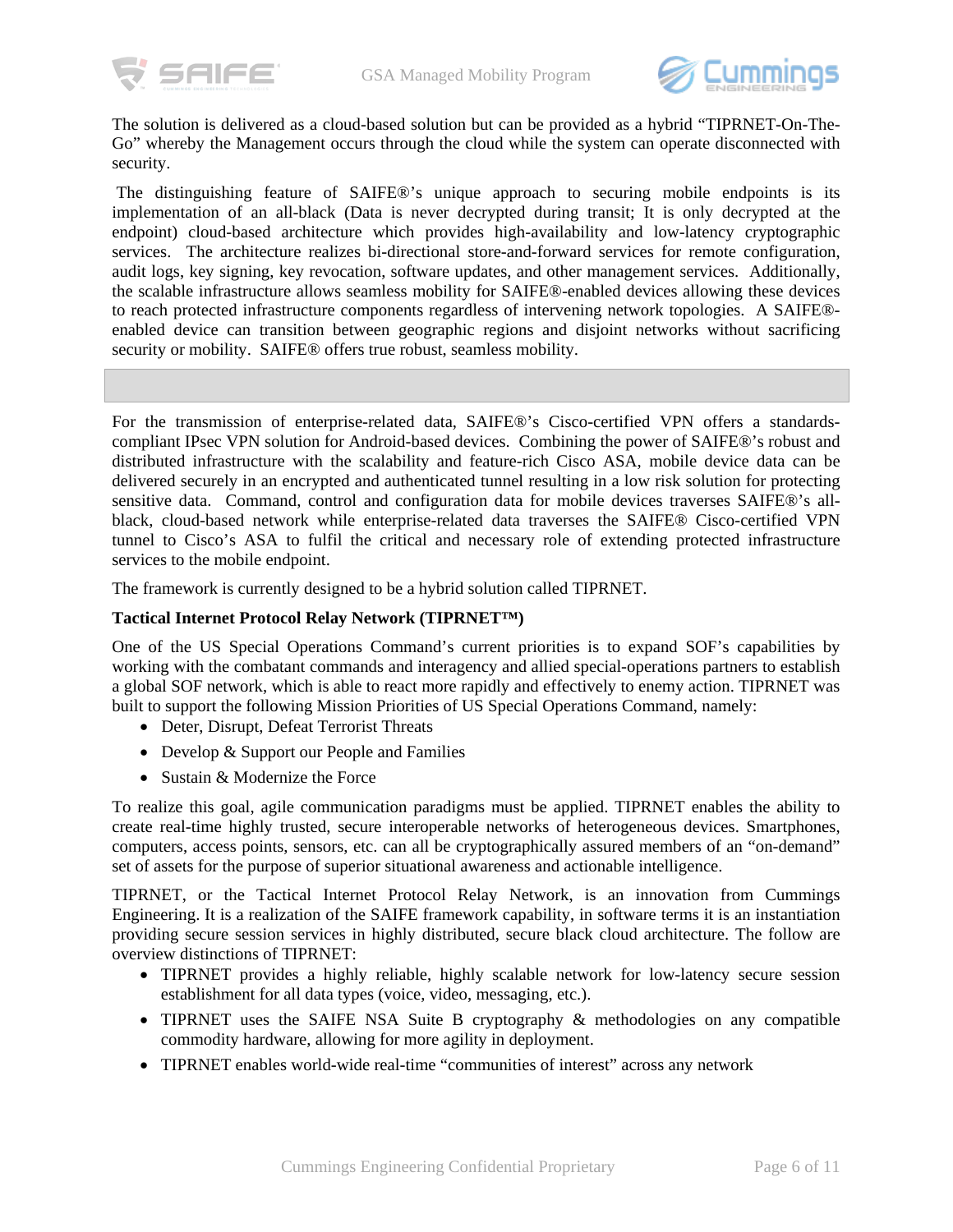



- Overcomes traditional key management issues while leveraging existing PKI technologies and standards (e.g. x.509)
- The SAIFE-endpoint software (e.g. SAIFE® Mobile for secure voice and messaging) installed on each TIPRNET member device (e.g. smartphone) would itself play the role of a Tactical Assurance Internet Protocol Encryptor (TAIPE).
- Each member device accessible through public key credentials

### **TIPRNET Services**

TIPRNET represents a global secure cloud capability providing secure, authenticated, highly reliable network session services. TIPRNET is a collection of internet-based cloud resources creating a secure "sub-net" across an otherwise untrusted network. Security comes through the advantages offered by the SAIFE framework including certificate-driven authentication through a PKI-modelled trust chain ultimately tied to a Certificate Authority. All traffic in the TIRPNET is signed, authenticated and encrypted in a black architecture. Addition features TIPRNET includes a few core SAIFE Technologies including Continuum Services and a Black Connection Gateway Service. The follow outline some of the key distinctions:



**Figure 2 – Agile call setup and robust worldwide TIPRNET™ Services**

- Provide high availability, resilient secure session services
- Replace traditional, vulnerable application servers that coordinate sessions:
	- o SIP call manager
	- o Traditional chat servers
- Provide secure network services:
	- o Presence of all SAIFE end points,
	- o Coordinate secure sessions on-demand
	- o Provide configuration, audit logs, and other command and control
- The TIPRNET cloud resources are designed to be low-value targets:
	- o All Black -- All data stored is encrypted and signed, or just signed when not sensitive (such as Remote Wipe commands that must operate even if the device is locked). This capability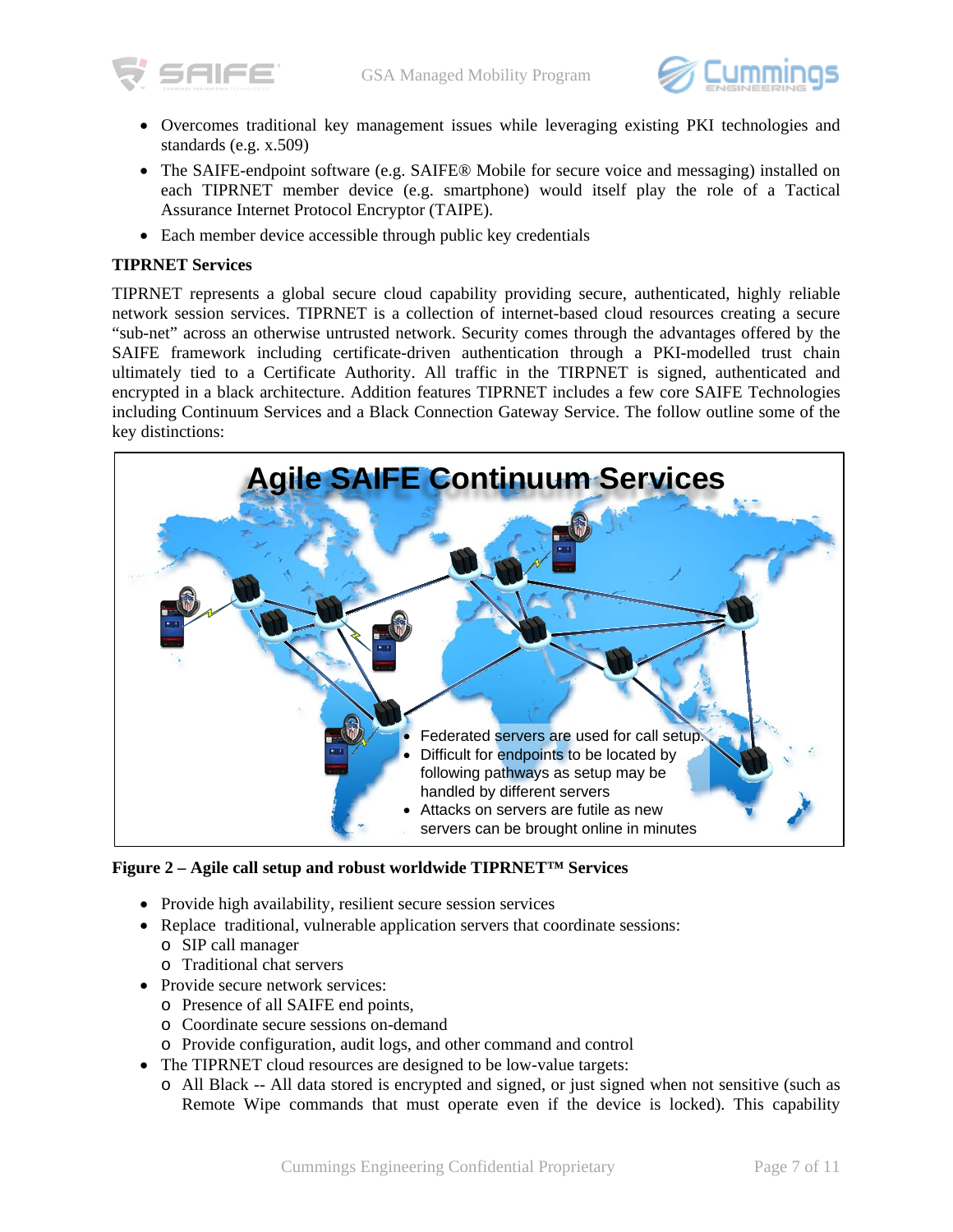



provides a highly secure cloud storage mechanism whose access can be cryptographically controlled

- o TIPRNET is a collection of federated network components (image on virtual machine, or dedicated hardware)
	- Each is fully redundant, with fail-over should one become unresponsive
	- Undelivered messages persist as they are replicated across the hierarchy (store and forward services)

Presently, TIPRNET Services are located across the United States but is being expanded to Japan, UAE, UK and other areas of operation where high-bandwidth, low-latency secure sessions and connections are desired.

In summary, TIPRNET represents a capability and enables timely, complete dissemination of critical intelligence, leading to decisions and events which directly affect US interests, by utilizing existing open networks and nearly any hardware base across our coalition and interagency partners.

#### **2.3 Use of encryption and key management**

#### **Advanced Cryptography Value:**

The SAIFE® framework and its capabilities realized through software development kits (SDK) were engineered to the highest security standards for both data-at-rest as well as data-in-transit protection. It is FIPS 140-2 certified and complies with DISA STIG Application Security and Development, MAC II for Classified information. The implementation is compliant with National Security Agency's (NSA) Suite-B cryptographic and data protection standards. The FIPS certification covers a number of processors and operating systems for holistic security across a diverse set of platforms.

Cryptographic agility was designed into the system to leave room for future cryptographic algorithms or for adding backwards compatibility with legacy systems. This was done to provide a graceful growth path using already deployed devices and infrastructure, minimizing impact to users and support structure. It also minimizes impact to the Security Target security architecture and its certification, maximizing both reliability and cost containment of new development.

#### **Certificate-based Authentication & Mobility Value:**

Certificate and trust management services provided by SAIFE® provide the foundation for the authentication and encryption of mobile data. SAIFE® realizes a fully implemented public key infrastructure (PKI) which allows for real-time public key distribution and certificate revocation lists. Without exception and for additional security, all certificates are generated within the device and only public key leaves the device. The public key is then used to uniquely identify the device resulting in a network agnostic, authenticated mechanism to address SAIFE®-enabled mobile endpoints. SAIFE®'s trusted public key architecture avoids traditional problems with communicating across diverse user communities. Any set of SAIFE-enabled devices, regardless of their positions within the overall chain of trust, can be permitted to communicate through actions taken only at their respective SAIFE Management server. There is no requirement for the users to share a common trust ancestor, or for a "super" SAIFE® Management server to enable communications. SAIFE® promotes communications agility between any and all of its users, a feature known as AgileTrust™.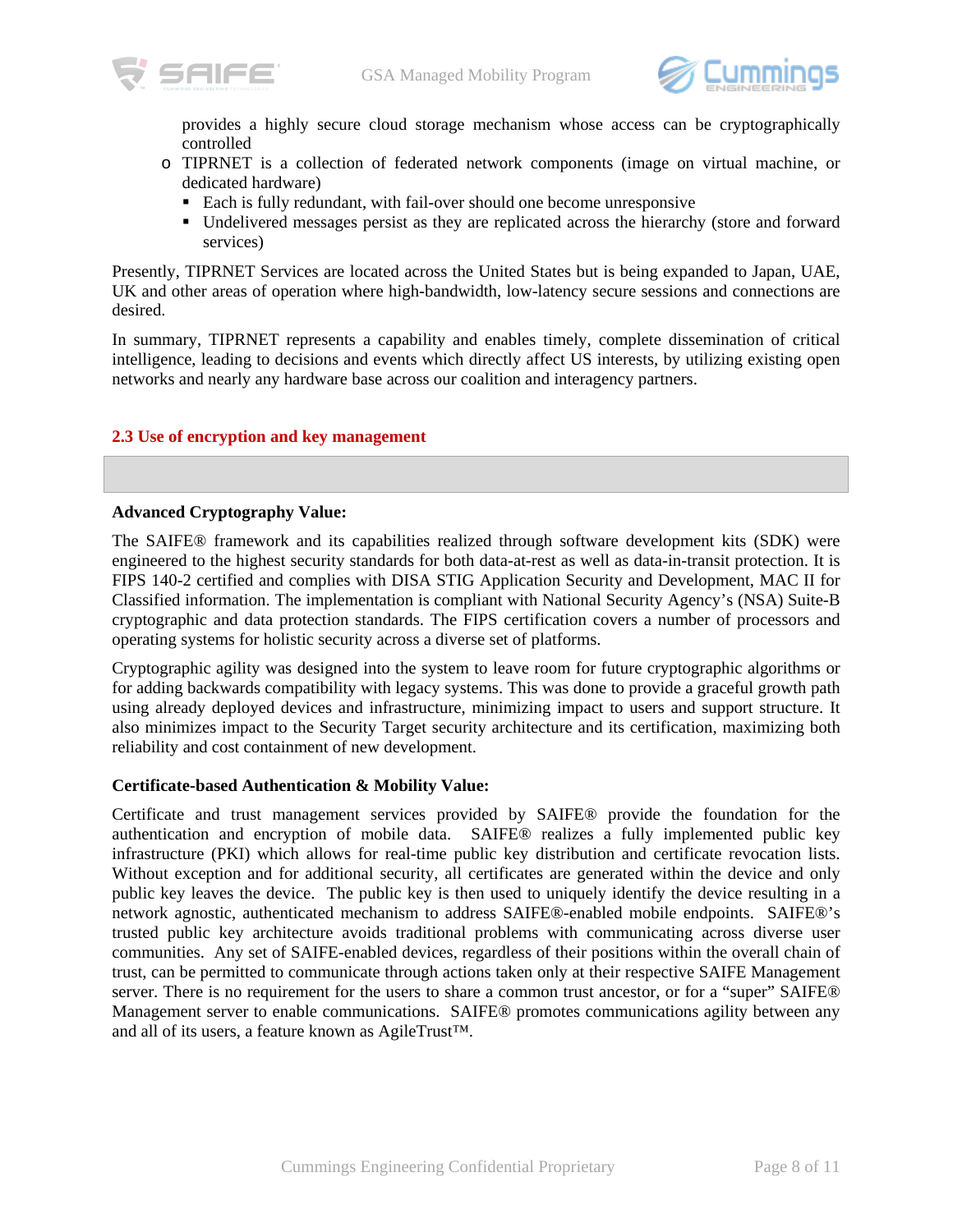





**Figure 3 – Overcoming Traditional PKI Deficiencies with SAIFE AgileTrust™**

SAIFE®'s unique approach to certificate management enables agile trust relationships to be dynamically established between any SAIFE®-enabled devices. SAIFE®'s PKI infrastructure in conjunction with location information of the end device (e.g. GPS position) allows the formation of geospatial trust domains. Within a geospatial domain, devices can automatically discover other devices located within the same domain (if allowed by the SAIFE Management server), and using public keys, can securely communicate and authenticate the information sent and received. Once a device leaves the geospatial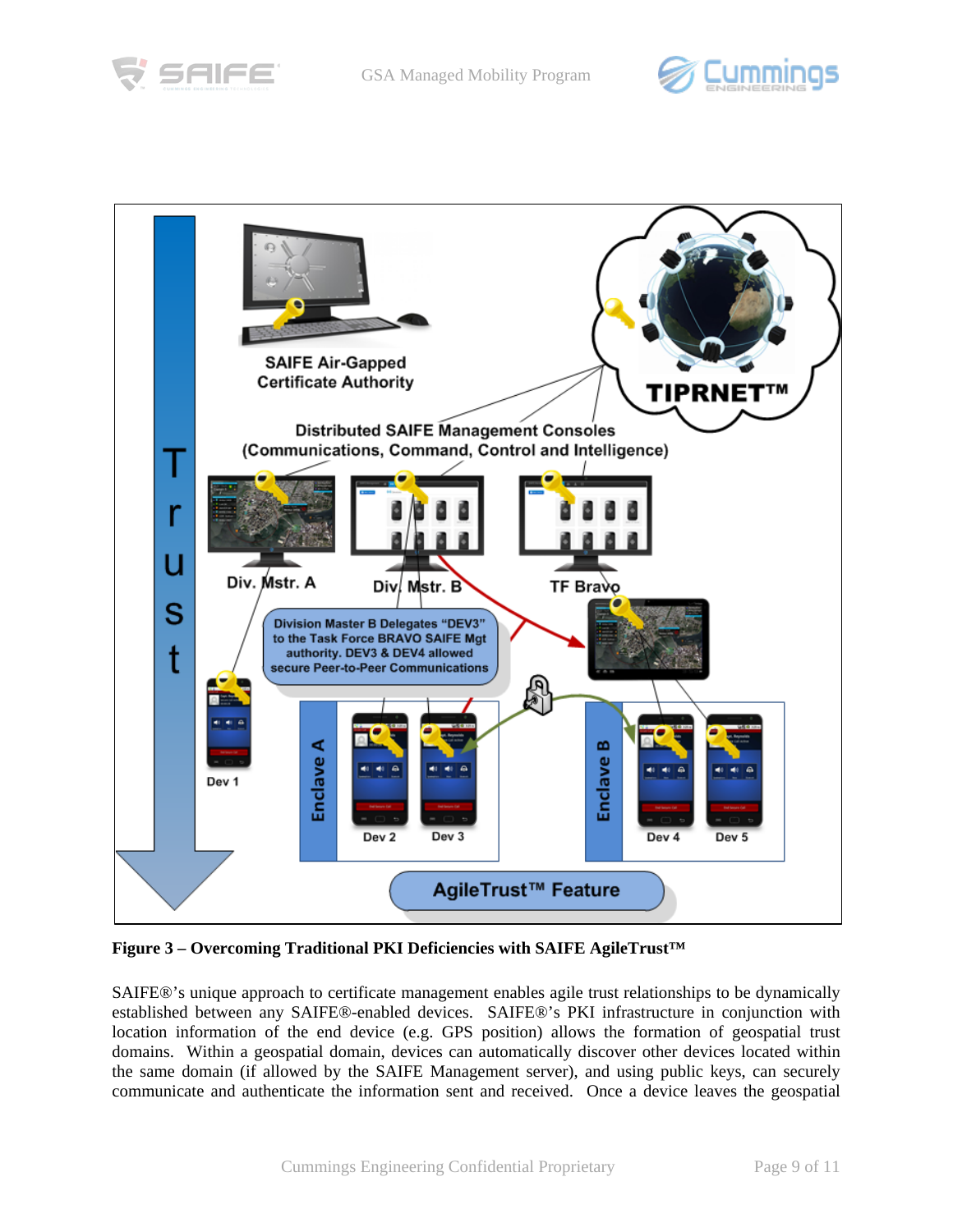



domain, it no longer can access the devices that are in the geospatial domain. This unique solution, called GeospatialTrust™, allows for the flexible and dynamic establishment of secure enclaves within a welldefined geographical area.

#### **Seamless, Secure Mobility – Removing Infrastructure & Network Boundaries**

Another distinguishing feature of SAIFE®'s unique approach to securing mobile endpoints is its implementation of an all-black (Data is never decrypted during transit; It is only decrypted at the endpoint) cloud-based architecture which provides high-availability and low-latency cryptographic services. The architecture realizes bi-directional store-and-forward services for remote configuration, audit logs, key signing, key revocation, software updates, and other management services. Additionally, the scalable infrastructure allows seamless mobility for SAIFE®-enabled devices allowing these devices to reach protected infrastructure components regardless of intervening network topologies. A SAIFE® enabled device can transition between geographic regions and disjoint networks without sacrificing security or mobility. SAIFE® offers true robust, seamless mobility.

For the transmission of enterprise-related data, SAIFE®'s Cisco-certified VPN offers a standardscompliant IPsec VPN solution for Android-based devices. Combining the power of SAIFE®'s robust and distributed infrastructure with the scalability and feature-rich Cisco ASA, mobile device data can be delivered securely in an encrypted and authenticated tunnel resulting in a low risk solution for protecting sensitive data. Command, control and configuration data for mobile devices traverses SAIFE®'s allblack, cloud-based network while enterprise-related data traverses the SAIFE® Cisco-certified VPN tunnel to Cisco's ASA to fulfil the critical and necessary role of extending protected infrastructure services to the mobile endpoint.

## **SAIFE® Mobile - Software-Only "SECRET-and-BELOW"[1](#page-9-0) on Commercial Android Devices**

SAIFE Mobile is a software-only Android (other platforms supported in the near future) application delivering encrypted, authenticated voice and messaging capabilities. Key advantages of SAIFE Mobile over other solutions include:

- Provision and sustain [interoperable] SECRET COMSEC leveraging COTS Android devices (smartphones, tablets, etc.) and commercial cellular/Wi-Fi networks
- SAIFE-enabled provides logical red/black separation on [unmodified] COTS Smartphones
- End to End COMSEC (data-at-rest, data-in-transit, group management)
- Product features: NSA Suite B protection of SMS/Email/Voice for enclave members
- Real-time Configuration management and OTA provisioning including managed software updates, revocations and remote wipe capabilities

#### **Key SAIFE Mobile Innovations enabling warfighter capability:**

 $\overline{a}$ 

- 1. Built to meet or exceed DoD policy for the protection of data to "Tactical Secret"
	- a. When installed on a Type-1 hardware platform, cryptographic libraries can be interchanged to meet Suite A standards

**输尿C 3:08 m** 

at's your ETA!

Cant. Reynolds

**新闻(3:25m** 

ெ

Capt. Reynolds Secure Call Active 00:00:28

 $\ket{\bullet}$ 

**End Secure Call** 

 $\blacktriangleleft$ 

 $\equiv$ 

<span id="page-9-0"></span> $<sup>1</sup>$  Built to Secret-and-Below standards, presently FIPS 140-2 certified and awaiting NSA certification</sup>